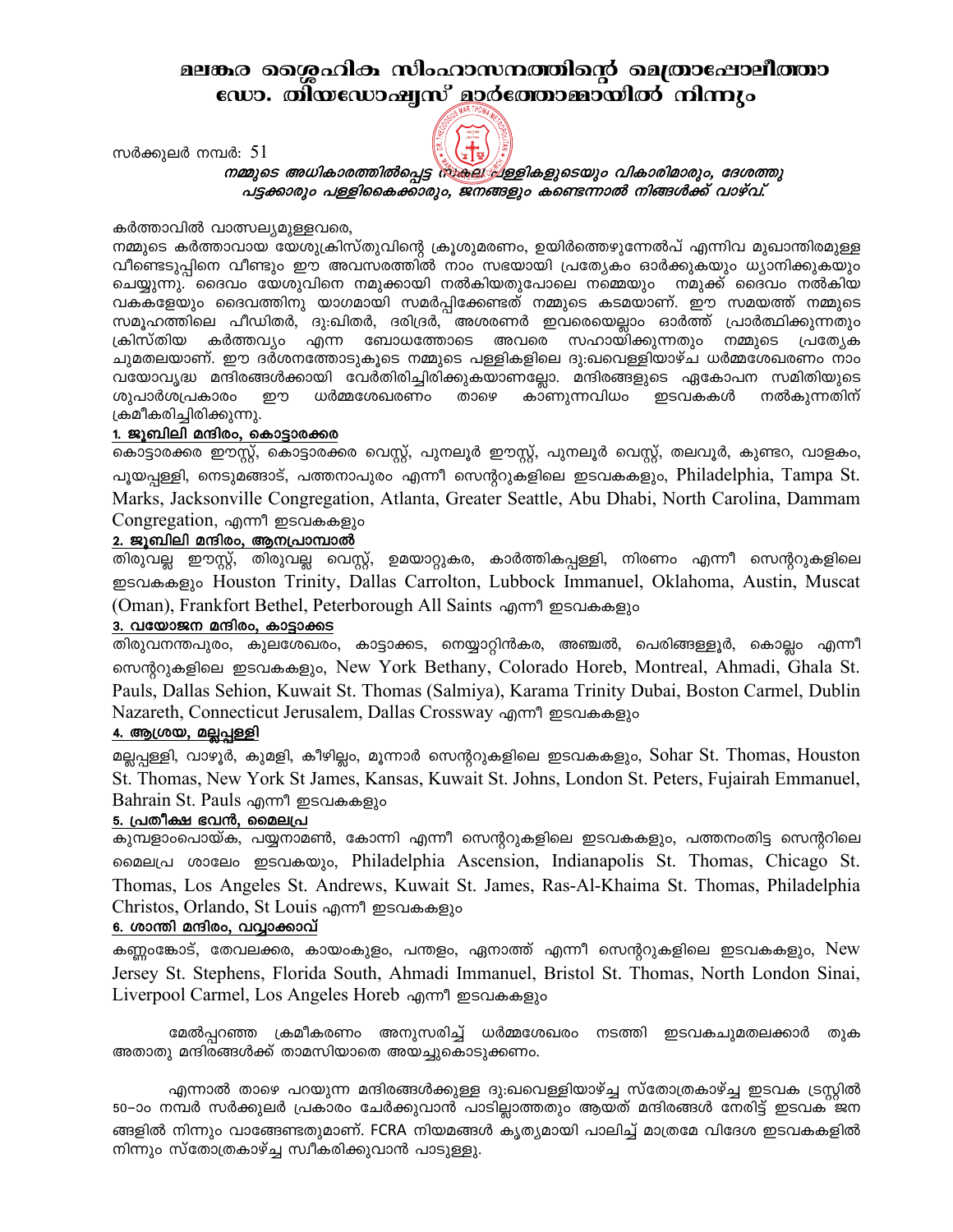#### 1. ധർമ്മഗിരി മന്ദിരം കുമ്പനാട്

ഇരവിപേരൂർ, മാരാമൺ, ഇടയാറന്മുള, ചെങ്ങന്നൂർ, വെണ്മണി, മാവേലിക്കര എന്നീ സെന്ററുകളിലെ ഇടവകകളും, Long Island, Dallas Farmers Branch, Dallas St. Pauls, Houston Immanuel (Stafford), Edmonton Trinity, New Jersey St. Peters (Teaneck), Canterbury, Calgary, Kuwait City, Eastern Long Island Salem, Los Angeles Horeb, Switzerland Congregation എന്നീ ഇടവകകളും

### 2. കർമ്മേൽ മന്ദിരം അയിരൂർ

അയിരൂർ, പെരുമ്പെട്ടി, റാന്നി A, റാന്നി B, വടശ്ശേരിക്കര, ചിറ്റാർ, കടമ്മനിട്ട, ഇലന്തൂർ, തുമ്പമൺ, കോഴഞ്ചേരി എന്നീ സെന്ററുകളിലെ ഇടവകകളും, പത്തനംതിട്ട സെന്ററിലെ മൈലപ്ര ശാലേം ഒഴികെയുള്ള ഇടവകകളും, Epiphany, Cardiff (UK) Congregation, Dubai, Kuwait St. Peters, എന്നീ ഇടവകകളും Malaysia-Singapore-Australia-New Zealand Diocese-ലെ ഇടവകകളും

#### 3. രവിവർമ്മ മന്ദിരം, തൃശൂർ:

എറണാകുളം, തൃശൂർ, കുന്നംകുളം, പാലക്കാട്, കോയമ്പത്തൂർ എന്നീ സെന്ററുകളിലെ ഇടവകകളും, Philadelphia Bethel, Canada St. Mathews, Florida St. Lukes, Vancouver St. Thomas, Bahrain MTC, Belfast Congregation, Staten Island (Tabore), Los Angeles, Chattanooga Congregation, Nigerian Lagos St. Thomas, Al-karg Congregation (Saudi) എന്നീ ഇടവകകളും

### 4. സേവാ മന്ദിരം, അങ്കോല

അങ്കോലാ, മുണ്ടുകോട്, മുംബൈ, കല്ല്യാൺ, നവി മുംബൈ, ഗുജറാത്ത്, പൂനാ, ഗോവാ എന്നീ സെന്റ റുകളിലെ ഇടവകകളും, Staten Island, New York St. Thomas, Greater Washington, Doha Qatar, Edinburgh Congregation, San Francisco, Phoenix Arizona, Michigan St. Johns എന്നീ ഇടവകകളും. 5. ശാന്തി മന്ദിരം, സീഹോറാ

ഡൽഹി, ലക്നൗ, രാജസ്ഥാൻ, ഭോപ്പാൽ, കൽക്കത്ത, ചത്തിസ്ഗഡ് എന്നീ സെന്ററുകളിലെ ഇടവകകളും New York St. Johns, London St. James, London St. Johns, New Jersey (Randolph), Sharjah, Canadian (Toronto), Northern New Jersey എന്നീ ഇടവകകളും

#### 6. ശാന്തി മന്ദിരം, ഹോസ്കോട്ടേ

.<br>ഹൈദരാബാദ്, സെക്കന്തരബാദ്, ബാംഗ്ളൂർ, ദേവനഹള്ളി, റായലസീമ, ആൻഡമാൻസ്, ചെന്നൈ എന്നീ n nondo as mediate metal and proper samples of metal and the metal chiese position of the move, and and a move Hermon, Silicon Valley, New Jersey Redeemer എന്നീ ഇടവകകളും

#### 7. കരുണാലയം, ഉപ്പട

ചുങ്കത്തറ, നിലമ്പൂർ, കോഴിക്കോട്, നെടുവാലൂർ, എന്നീ സെന്ററുകളിലെ ഇടവകകളും, New York Ebenezer, Ottawa, Germany Congregation, New York St. Andrews, Rochester, Kingston, South Africa Immanuel, Salalah, San Antonio Congregation, Virginia Immanuel, Delaware Valley St. Thomas, Switzerland Congregation, Baltimore എന്നീ ഇടവകകളും

#### 8. മുണ്ടകപ്പാടം മന്ദിരം, മാങ്ങാനം

കോട്ടയം പുതുപ്പള്ളി എന്നി സെന്ററുകളിലെ ഇടവകകൾ

നമ്മുടെ മന്ദിരങ്ങളുടെ വർദ്ധിച്ചുവരുന്ന ആവശ്യങ്ങൾ മനസ്സിലാക്കി ഏവരും ഉദാരമായ സംഭാവനകൾ നൽകണം. ചില ഇടവകക്കാർ ധർമ്മശേഖരത്തിന്റെ ഒരു പക് സ്ഥലത്തെ സാധുക്കൾക്ക് വിതരണം ചെയ്യുന്നുണ്ട്. ആവശ്യമെങ്കിൽ അത് തുടരുന്നത് വിലക്കുന്നില്ല.

തന്റെ ഏകജാതനായ പുത്രനെ നമുക്കുവേണ്ടി നൽകിയ പിതാവാം ദൈവത്തിന്റെ സ്നേഹത്താൽ എളിയവരുടേയും ആവശ്യത്തിലിക്കുന്നവരുടേയും നിറയപ്പെട്ടവരായി ഉദ്ധാരണത്തിനായി നമ്മെ പരിപൂർണ്ണമായി സമർപ്പിക്കുവാൻ ദൈവം നമ്മെ ശക്തീകരിക്കണമേ എന്ന് പ്രാർത്ഥിക്കാം.

കൃപ നിങ്ങളോട് ഏവരോടും കൂടെ ഇരിക്കുമാറാകട്ടെ,

എന്ന് തിരുവല്ലാ പൂലാത്തീനിൽ നിന്നും  $2022$  ഏപ്രിൽ മാസം 2–ാം തീയതി



Mudinant

ഡോ. തിയഡോഷ്യസ് മാർത്തോമ്മാ മെത്രാപ്പോലീത്താ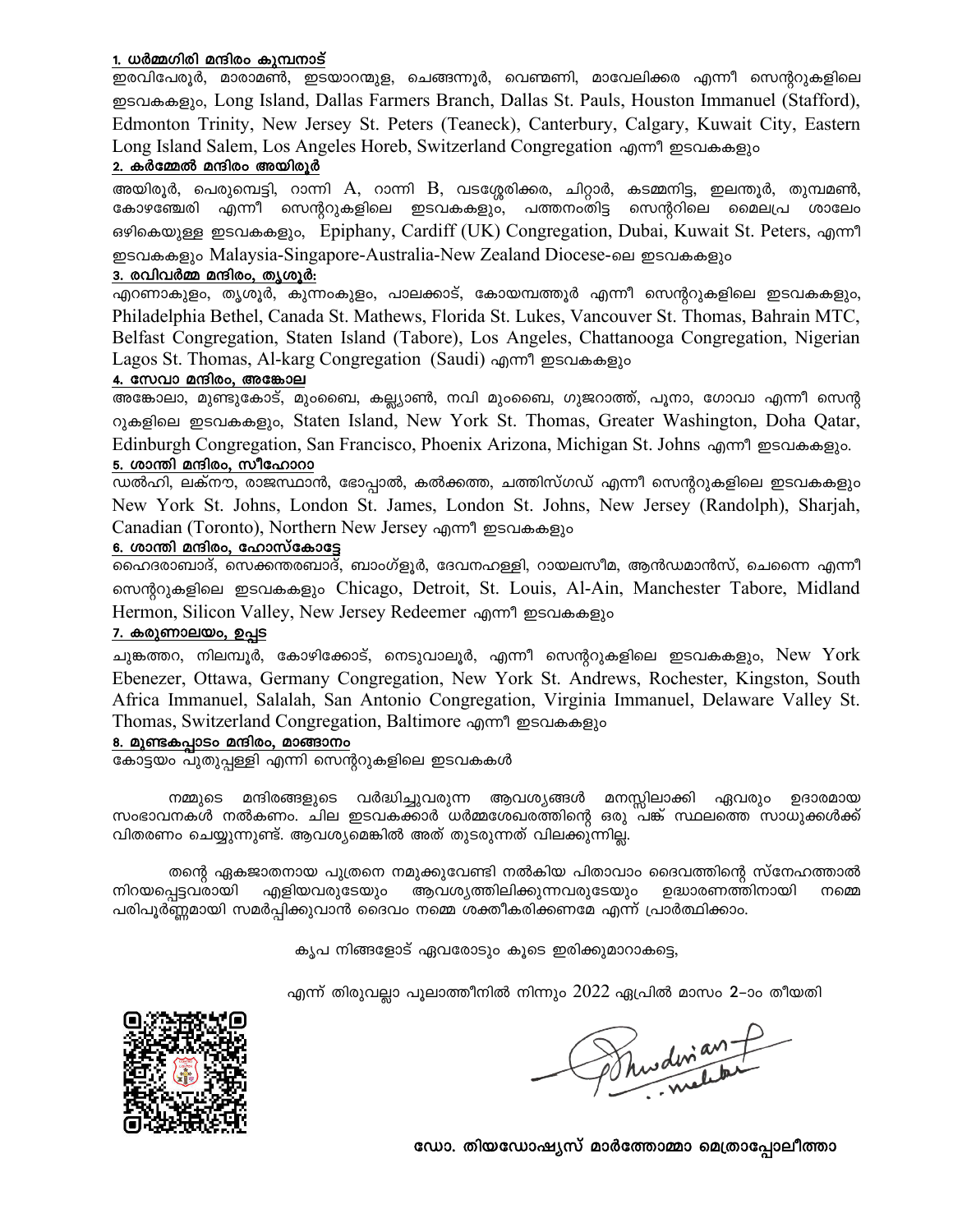# **FROM THE APOSTOLIC SEE OF MALANKARA METROPOLITAN DR. THEODOSIUS MAR THOMA**



Circular No. 51

*Blessings to all the vicars, resident clergy, trustees and members of all the parishes under our authority.*

Beloved in Christ,

It is time for us again as a Church to remember and meditate on the redemption through the crucifixion and resurrection of our Lord Jesus Christ. It is our duty to dedicate ourselves and everything that God has given us, just as God has offered us Jesus. It is our special responsibility on this occasion to remember in our prayers, the weaker sections of the society, the oppressed, the poor, the destitute and the marginalized and to help them with real Christian conviction and commitment. With this vision, we have set apart the offertory of Good Friday for our Homes. As recommended by the co-ordination committee of these homes, the offertory collection will be distributed according to the following scheme.

## **1. Jubilee Mandiram, Kottarakara**

The parishes in the centres of Kottarakara East, Kottarakara West, Punalur East, Punalur West, Thalavoor, Kundara, Valakom, Pooyappally, Nedumangad, Pathanapuram, and the parishes viz. Philadelphia, Tampa St. Marks, Jacksonville congregation, Atlanta, Greater Seattle, Abu Dhabi, North Carolina, Dammam Congregation.

# **2. Jubilee Mandiram, Anaprampal**

The parishes in the centres of Thiruvalla West, Thiruvalla East, Umayattukara, Karthikappally, Niranam, and the parishes viz. Houston Trinity, Dallas Carrolton, Lubbock Immanuel, Oklahoma, Austin, Muscat (Oman), Frankfort Bethel, Peterborough All Saints.

# **3. Vayojana Mandiram, Kattakada**

The parishes in the centres of Thiruvananthapuram, Kulasekharam, Kattakada, Neyyattinkara, Anchal, Perungalloor, Kollam, and the parishes viz. New York Bethany, Colorado Horeb, Montreal, Ahmadi, Ghala St. Pauls, Dallas Sehion, Kuwait St. Thomas (Salmiah), Karama Trinity Dubai, Boston Carmel, Dublin Nazareth, Connecticut Jerusalem, Dallas Crossway.

## **4. Ashraya, Mallappally**

The parishes in the centres of Mallappally, Vazhoor, Kumaly, Keezhillam, Munnar, and the parishes viz. New York St James, Kansas, Kuwait St. Johns, London St. Peters, Fujairah Emmanuel, Bahrain St. Pauls, Sohar St. Thomas, Houston St. Thomas.

## **5. Pratheeksha Bhavan, Mylapra**

The parishes in the centres of Kumplampoika, Payyanamon, Konni and Mylapra parish in Pathanamthitta centre, and the parishes viz. Philadelphia Ascension, Indianapolis St. Thomas, Chicago St. Thomas, Los Angeles St. Andrews, Kuwait St. James, Ras-Al-Khaima St. Thomas, Philadelphia Christos, Orlando, St. Louis.

# **6. Santhi Mandiram, Vavvakavu**

The parishes in the centres of Kannamcode, Thevalakara, Kayamkulam, Pandalam, Enathu, and the parishes viz. New Jersey St. Stephens, Florida South, Ahmadi Immanuel, Bristol St. Thomas, North London Sinai, Liverpool Carmel, Los Angeles Horeb.

The office bearers of parishes shall send the offertory collected according to the above scheme to the homes assigned to them at the earliest.

However, the Good Friday offertories receivable by the Homes mentioned below shall not be added to the parish accounts as per the Circular No. 50 and these homes shall receive it directly from the parish members. Provisions of FCRA shall be strictly adhered to when receiving offertories from foreign parishes.